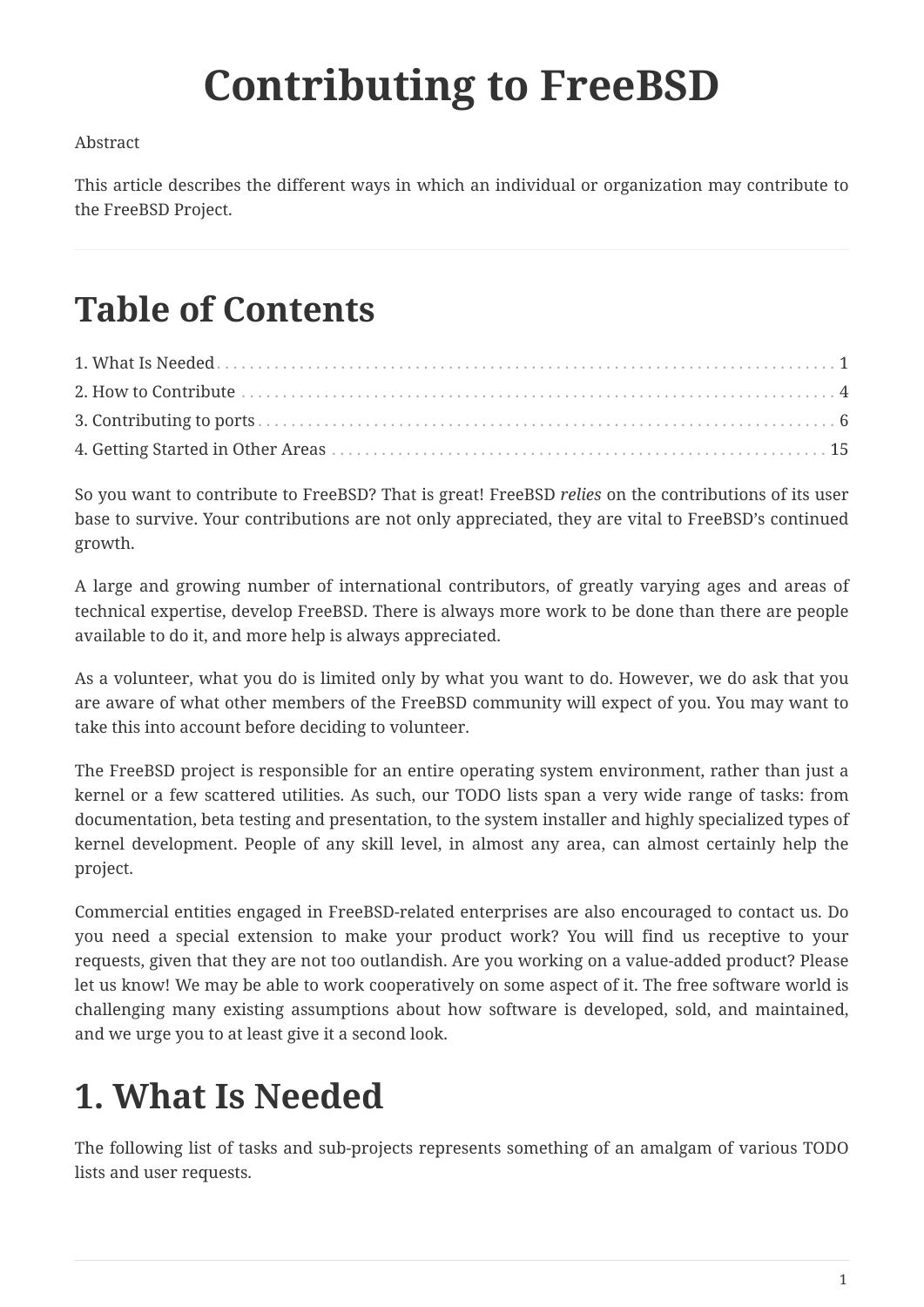### **1.1. Ongoing Non-Programmer Tasks**

Many people who are involved in FreeBSD are not programmers. The Project includes documentation writers, Web designers, and support people. All that these people need to contribute is an investment of time and a willingness to learn.

- 1. Read through the FAQ and Handbook periodically. If anything is poorly explained, ambiguous, out of date or incorrect, let us know. Even better, send us a fix (AsciiDoc is not difficult to learn, but there is no objection to plain text submissions).
- 2. Help translate FreeBSD documentation into your native language. If documentation already exists for your language, you can help translate additional documents or verify that the translations are up-to-date and correct. First take a look at the [Translations FAQ](https://docs.freebsd.org/en/books/fdp-primer/#translations) in the FreeBSD Documentation Project Primer. You are not committing yourself to translating every single FreeBSD document by doing this - as a volunteer, you can do as much or as little translation as you desire. Once someone begins translating, others almost always join the effort. If you only have the time or energy to translate one part of the documentation, please translate the installation instructions.
- 3. Read the [FreeBSD general questions mailing list](https://lists.FreeBSD.org/subscription/freebsd-questions) occasionally (or even regularly). It can be very satisfying to share your expertise and help people solve their problems; sometimes you may even learn something new yourself! These forums can also be a source of ideas for things to improve upon.

### **1.2. Ongoing Programmer Tasks**

Most of the tasks listed here may require a considerable investment of time, an in-depth knowledge of the FreeBSD kernel, or both. However, there are also many useful tasks which are suitable for "weekend hackers".

- 1. If you run FreeBSD-CURRENT and have a good Internet connection, there is a machine current.FreeBSD.org which builds a full release once a day-every now and again, try to install the latest release from it and report any failures in the process.
- 2. Read the [FreeBSD problem reports mailing list.](https://lists.FreeBSD.org/subscription/freebsd-bugs) There may be a problem you can comment constructively on or with patches you can test. Or you could even try to fix one of the problems yourself.
- 3. If you know of any bug fixes which have been successfully applied to -CURRENT but have not been merged into -STABLE after a decent interval (normally a couple of weeks), send the committer a polite reminder.
- 4. Move contributed software to src/contrib in the source tree.
- 5. Make sure code in src/contrib is up to date.
- 6. Build the source tree (or just part of it) with extra warnings enabled and clean up the warnings. A list of build warnings can also be found from our [CI](https://ci.freebsd.org) by selecting a build and checking "LLVM/Clang Warnings".
- 7. Fix warnings for ports which do deprecated things like using gets() or including malloc.h.
- 8. If you have contributed any ports and you had to make FreeBSD-specific changes, send your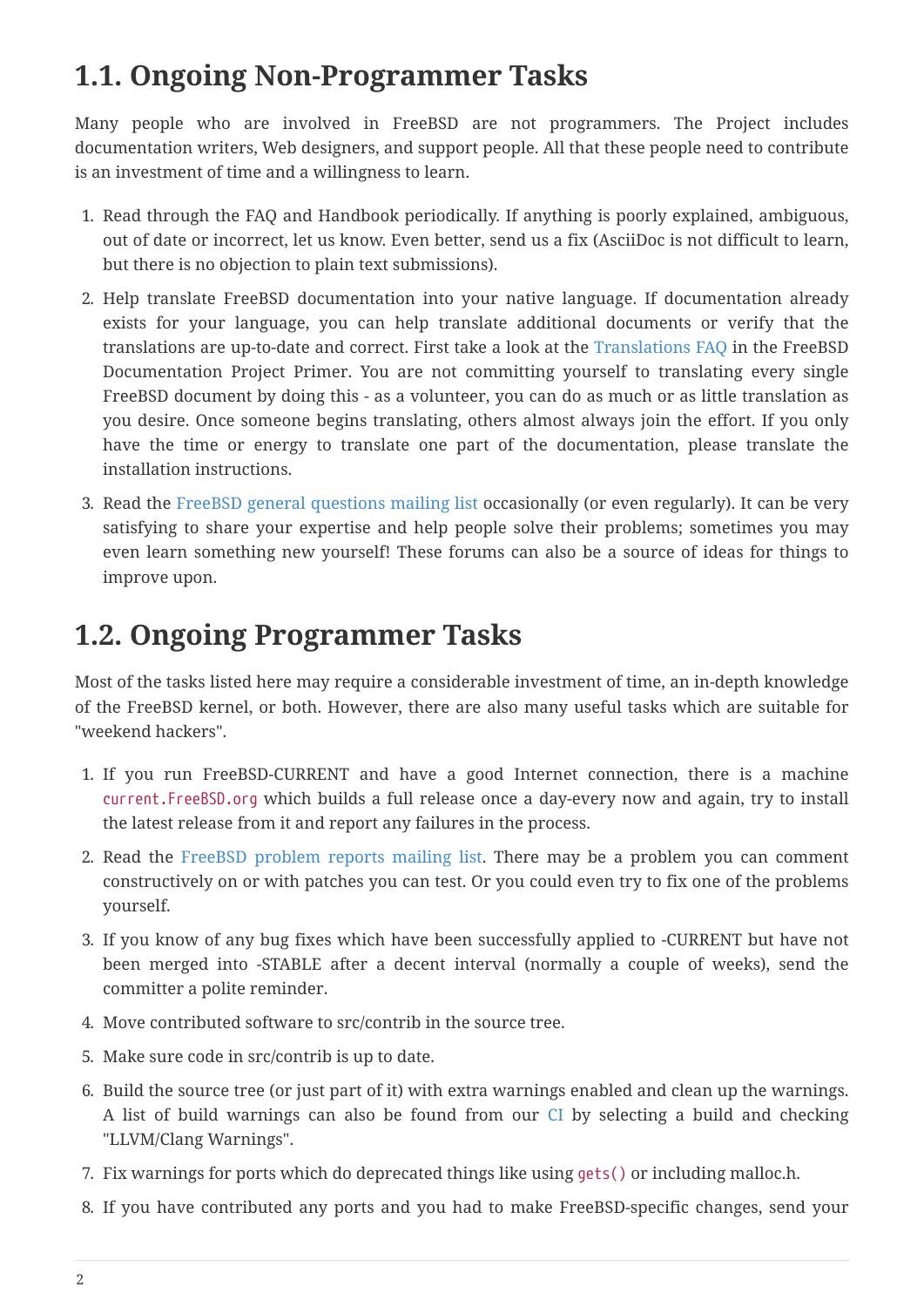patches back to the original authors (this will make your life easier when they bring out the next version).

- 9. Get copies of formal standards like POSIX®. Compare FreeBSD's behavior to that required by the standard. If the behavior differs, particularly in subtle or obscure corners of the specification, send in a PR about it. If you are able, figure out how to fix it and include a patch in the PR. If you think the standard is wrong, ask the standards body to consider the question.
- 10. Suggest further tasks for this list!

### **1.3. Work through the PR Database**

The [FreeBSD PR list](https://bugs.FreeBSD.org/search/) shows all the current active problem reports and requests for enhancement that have been submitted by FreeBSD users. The PR database includes both programmer and nonprogrammer tasks. Look through the open PRs, and see if anything there takes your interest. Some of these might be very simple tasks that just need an extra pair of eyes to look over them and confirm that the fix in the PR is a good one. Others might be much more complex, or might not even have a fix included at all.

Start with the PRs that have not been assigned to anyone else. If a PR is assigned to someone else, but it looks like something you can handle, email the person it is assigned to and ask if you can work on it-they might already have a patch ready to be tested, or further ideas that you can discuss with them.

### **1.4. Ongoing Ports Tasks**

The Ports Collection is a perpetual work in progress. We want to provide our users with an easy to use, up to date, high quality repository of third party software. We need people to donate some of their time and effort to help us achieve this goal.

Anyone can get involved, and there are lots of different ways to do so. Contributing to ports is an excellent way to help "give back" something to the project. Whether you are looking for an ongoing role, or a fun challenge for a rainy day, we would love to have your help!

There are a number of easy ways you can contribute to keeping the ports tree up to date and in good working order:

- Find some cool or useful software and [create a port](https://docs.freebsd.org/en/books/porters-handbook/) for it.
- There are a large number of ports that have no maintainer. Become a maintainer and [Adopting](#page-5-1) [an unmaintained port.](#page-5-1)
- If you have created or adopted a port, be aware of [The challenge for port maintainers](#page-6-0).
- When you are looking for a quick challenge you could [Finding and fixing a broken port.](#page-12-0)

### **1.5. Pick one of the items from the Ideas page**

The [FreeBSD list of projects and ideas for volunteers](https://wiki.freebsd.org/IdeasPage) is also available for people willing to contribute to the FreeBSD project. The list is being regularly updated and contains items for both programmers and non-programmers with information about each project.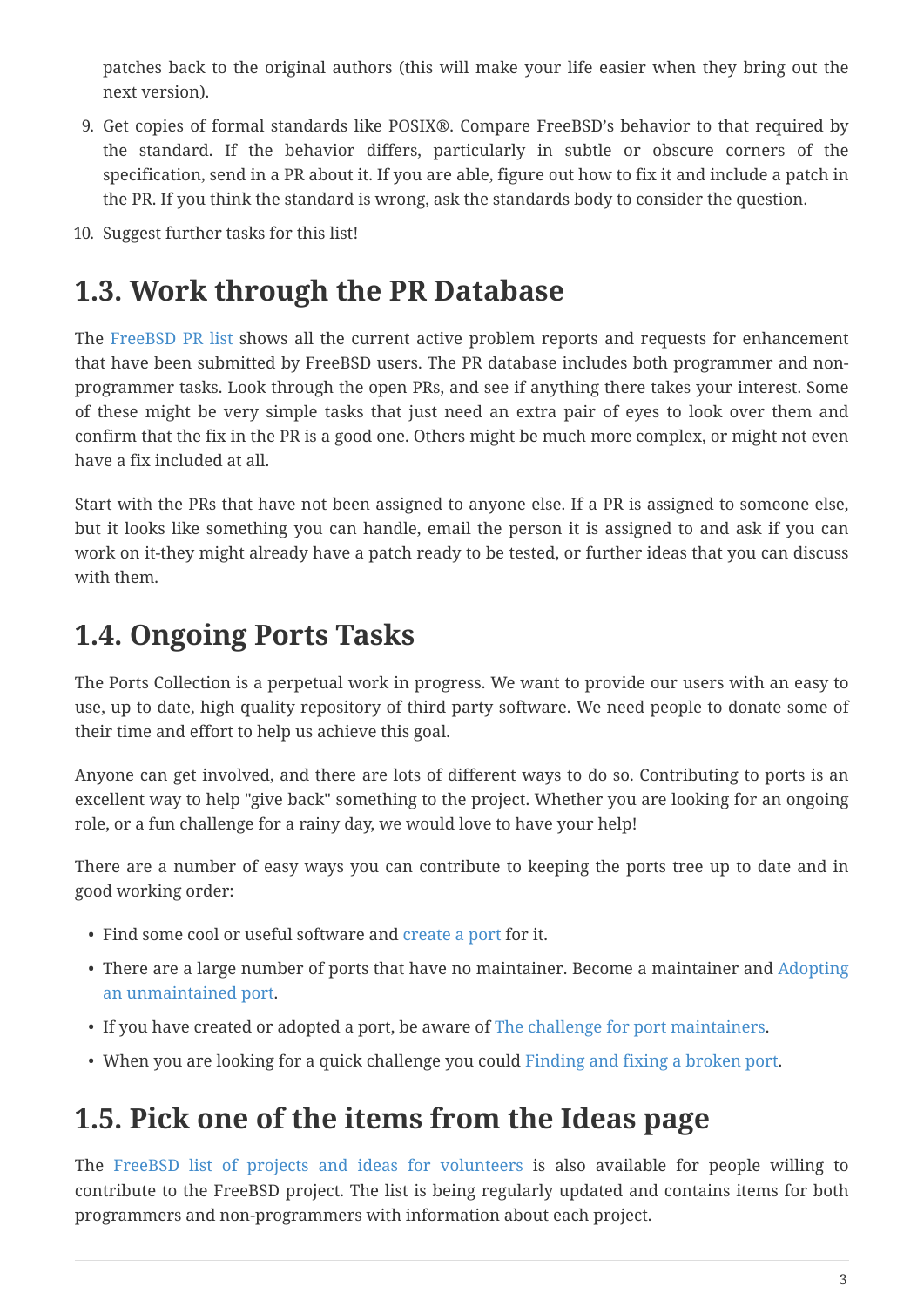## <span id="page-3-0"></span>**2. How to Contribute**

Contributions to the system generally fall into one or more of the following 5 categories:

### **2.1. Bug Reports and General Commentary**

An idea or suggestion of *general* technical interest should be mailed to the [FreeBSD technical](https://lists.FreeBSD.org/subscription/freebsd-hackers) [discussions mailing list](https://lists.FreeBSD.org/subscription/freebsd-hackers). Likewise, people with an interest in such things (and a tolerance for a *high* volume of mail!) may subscribe to the [FreeBSD technical discussions mailing list](https://lists.FreeBSD.org/subscription/freebsd-hackers). See [The FreeBSD](https://docs.freebsd.org/en/books/handbook/#eresources-mail) [Handbook](https://docs.freebsd.org/en/books/handbook/#eresources-mail) for more information about this and other mailing lists.

If you find a bug or are submitting a specific change, please report it using the [bug submission](https://bugs.FreeBSD.org/submit/) [form](https://bugs.FreeBSD.org/submit/). Try to fill-in each field of the bug report. Unless they exceed 65KB, include any patches directly in the report. If the patch is suitable to be applied to the source tree put [PATCH] in the synopsis of the report. When including patches, *do not* use cut-and-paste because cut-and-paste turns tabs into spaces and makes them unusable. When patches are a lot larger than 20KB, consider compressing them (eg. with  $gzip(1)$  or  $bzip2(1)$ ) prior to uploading them.

After filing a report, you should receive confirmation along with a tracking number. Keep this tracking number so that you can update us with details about the problem.

See also [this article](https://docs.freebsd.org/en/articles/problem-reports/) on how to write good problem reports.

### **2.2. Changes to the Documentation**

Changes to the documentation are overseen by the [FreeBSD documentation project mailing list](https://lists.FreeBSD.org/subscription/freebsd-doc). Please look at the [FreeBSD Documentation Project Primer](https://docs.freebsd.org/en/books/fdp-primer/) for complete instructions. Send submissions and changes (even small ones are welcome!) using the same method as any other bug report.

### **2.3. Changes to Existing Source Code**

An addition or change to the existing source code is a somewhat trickier affair and depends a lot on how far out of date you are with the current state of FreeBSD development. There is a special ongoing release of FreeBSD known as "FreeBSD-CURRENT" which is made available in a variety of ways for the convenience of developers working actively on the system. See [The FreeBSD](https://docs.freebsd.org/en/books/handbook/#current-stable) [Handbook](https://docs.freebsd.org/en/books/handbook/#current-stable) for more information about getting and using FreeBSD-CURRENT.

Working from older sources unfortunately means that your changes may sometimes be too obsolete or too divergent for easy re-integration into FreeBSD. Chances of this can be minimized somewhat by subscribing to the [FreeBSD announcements mailing list](https://lists.FreeBSD.org/subscription/freebsd-announce) and the [FreeBSD-CURRENT](https://lists.FreeBSD.org/subscription/freebsd-current) [mailing list](https://lists.FreeBSD.org/subscription/freebsd-current) lists, where discussions on the current state of the system take place.

Assuming that you can manage to secure fairly up-to-date sources to base your changes on, the next step is to produce a set of diffs to send to the FreeBSD maintainers. This is done with the  $diff(1)$ command.

The preferred [diff\(1\)](https://www.freebsd.org/cgi/man.cgi?query=diff&sektion=1&format=html) format for submitting patches is the unified output format generated by diff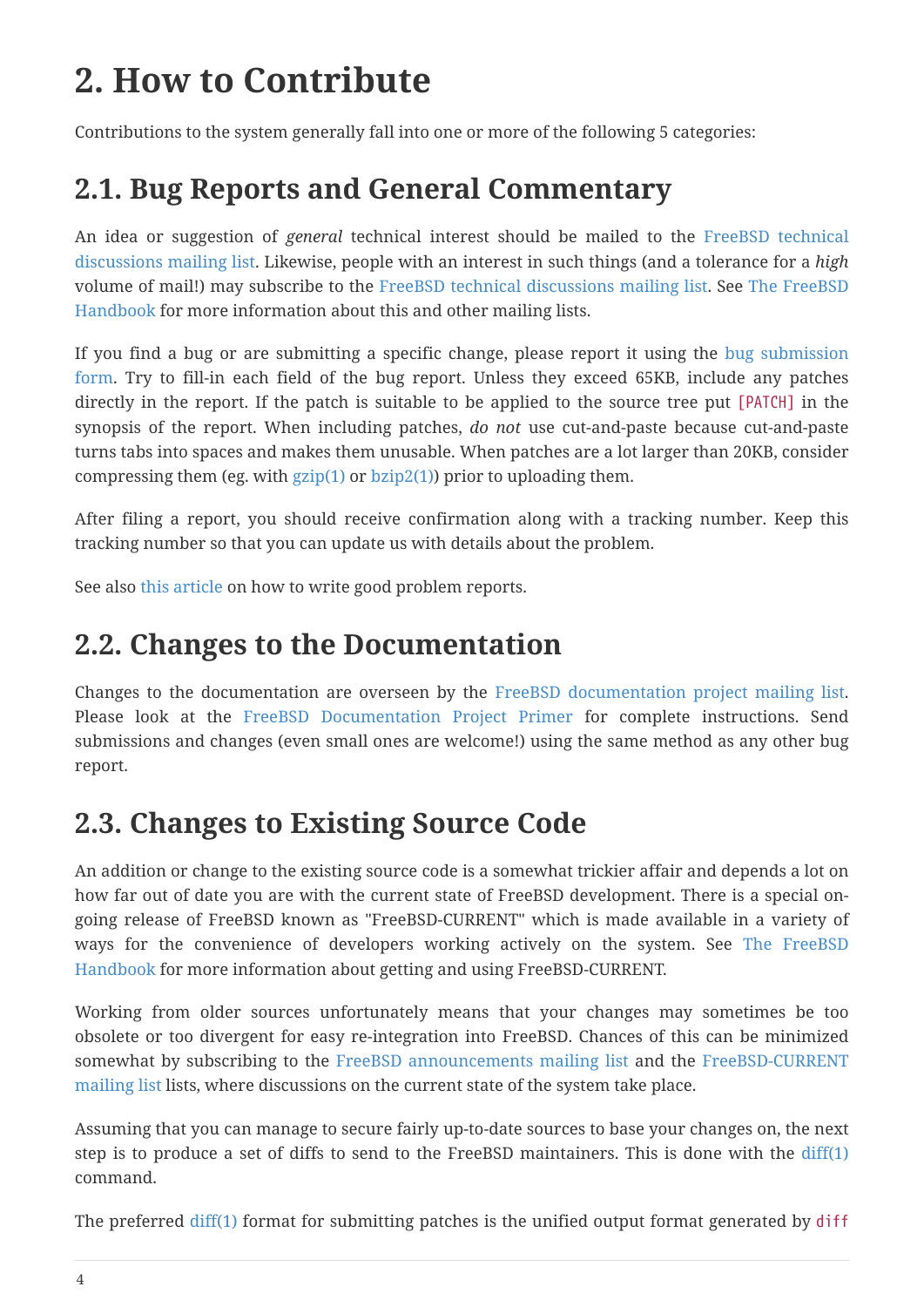% diff **-u** oldfile newfile

or

```
% diff -u -r -N olddir newdir
```
would generate a set of unified diffs for the given source file or directory hierarchy.

See [diff\(1\)](https://www.freebsd.org/cgi/man.cgi?query=diff&sektion=1&format=html) for more information.

Once you have a set of diffs (which you may test with the [patch\(1\)](https://www.freebsd.org/cgi/man.cgi?query=patch&sektion=1&format=html) command), you should submit them for inclusion with FreeBSD as a bug report. *Do not* just send the diffs to the [FreeBSD technical](https://lists.FreeBSD.org/subscription/freebsd-hackers) [discussions mailing list](https://lists.FreeBSD.org/subscription/freebsd-hackers) or they will get lost! We greatly appreciate your submission (this is a volunteer project!); because we are busy, we may not be able to address it immediately, but it will remain in the PR database until we do. Indicate your submission by including [PATCH] in the synopsis of the report.

If you feel it appropriate (e.g. you have added, deleted, or renamed files), bundle your changes into a tar file. Archives created with [shar\(1\)](https://www.freebsd.org/cgi/man.cgi?query=shar&sektion=1&format=html) are also welcome.

If your change is of a potentially sensitive nature, such as if you are unsure of copyright issues governing its further distribution then you should send it to [core@FreeBSD.org](mailto:core@FreeBSD.org) directly rather than submitting as a bug report. The [core@FreeBSD.org](mailto:core@FreeBSD.org) reaches a much smaller group of people who do much of the day-to-day work on FreeBSD. Note that this group is also *very busy* and so you should only send mail to them where it is truly necessary.

Please refer to [intro\(9\)](https://www.freebsd.org/cgi/man.cgi?query=intro&sektion=9&format=html) and [style\(9\)](https://www.freebsd.org/cgi/man.cgi?query=style&sektion=9&format=html) for some information on coding style. We would appreciate it if you were at least aware of this information before submitting code.

### **2.4. New Code or Major Value-Added Packages**

In the case of a significant contribution of a large body work, or the addition of an important new feature to FreeBSD, it becomes almost always necessary to either send changes as tar files or upload them to a web or FTP site for other people to access. If you do not have access to a web or FTP site, ask on an appropriate FreeBSD mailing list for someone to host the changes for you.

When working with large amounts of code, the touchy subject of copyrights also invariably comes up. FreeBSD prefers free software licenses such as BSD or ISC. Copyleft licenses such as GPLv2 are sometimes permitted. The complete listing can be found on the [core team licensing policy](https://www.FreeBSD.org/internal/software-license/) page.

### **2.5. Money or Hardware**

We are always very happy to accept donations to further the cause of the FreeBSD Project and, in a volunteer effort like ours, a little can go a long way! Donations of hardware are also very important to expanding our list of supported peripherals since we generally lack the funds to buy such items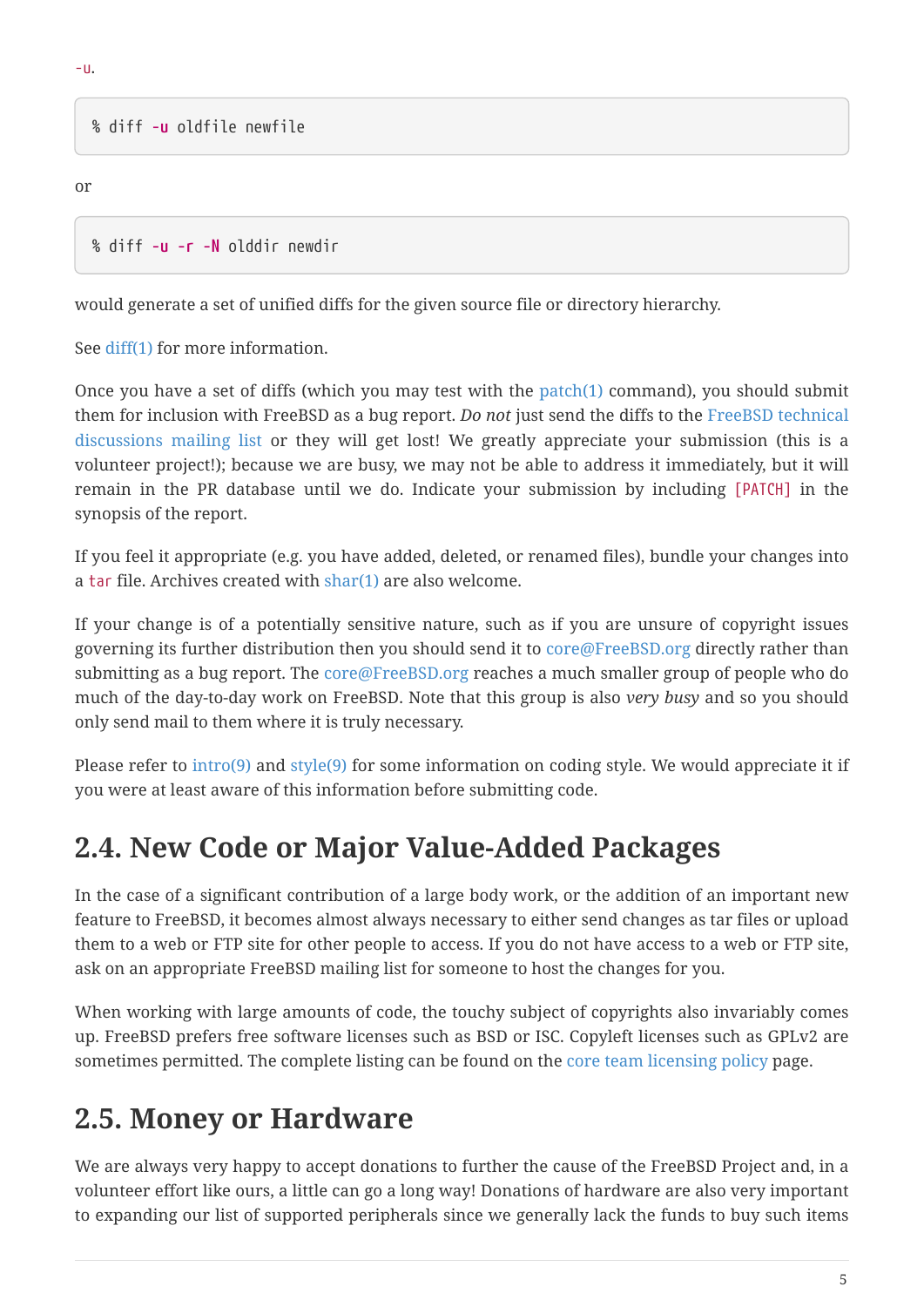ourselves.

#### **2.5.1. Donating Funds**

The [FreeBSD Foundation](https://www.freebsdfoundation.org) is a non-profit, tax-exempt foundation established to further the goals of the FreeBSD Project. As a 501(c)3 entity, the Foundation is generally exempt from US federal income tax as well as Colorado State income tax. Donations to a tax-exempt entity are often deductible from taxable federal income.

Donations may be sent in check form to:

The FreeBSD Foundation 3980 Broadway Street STE #103-107 Boulder CO 80304 **USA** 

The FreeBSD Foundation is also able to accept [online donations](https://www.freebsdfoundation.org/donate/) through various payment options.

More information about the FreeBSD Foundation can be found in [The FreeBSD Foundation](https://people.FreeBSD.org/~jdp/foundation/announcement.html) — an [Introduction.](https://people.FreeBSD.org/~jdp/foundation/announcement.html) To contact the Foundation by email, write to [info@FreeBSDFoundation.org](mailto:info@FreeBSDFoundation.org).

#### **2.5.2. Donating Hardware**

The FreeBSD Project happily accepts donations of hardware that it can find good use for. If you are interested in donating hardware, please contact the [Donations Liaison Office](https://www.FreeBSD.org/donations/).

## <span id="page-5-0"></span>**3. Contributing to ports**

### <span id="page-5-1"></span>**3.1. Adopting an unmaintained port**

#### **3.1.1. Choosing an unmaintained port**

Taking over maintainership of ports that are unmaintained is a great way to get involved. Unmaintained ports are only updated and fixed when somebody volunteers to work on them. There are a large number of unmaintained ports. It is a good idea to start with adopting a port that you use regularly.

Unmaintained ports have their MAINTAINER set to ports@FreeBSD.org. A list of unmaintained ports and their current errors and problem reports can be seen at the [FreeBSD Ports Monitoring System](http://portsmon.FreeBSD.org/portsconcordanceformaintainer.py?maintainer=ports%40FreeBSD.org).

On [PortsFallout](https://portsfallout.com/fallout?port=&maintainer=ports%40FreeBSD.org) can be seen a list of unmaintained ports with errors.

Many unmaintained ports can have pending updates, this can be seen at the [FreeBSD Ports distfile](https://portscout.freebsd.org/ports@freebsd.org.html) [scanner](https://portscout.freebsd.org/ports@freebsd.org.html).

Some ports affect a large number of others due to dependencies and slave port relationships.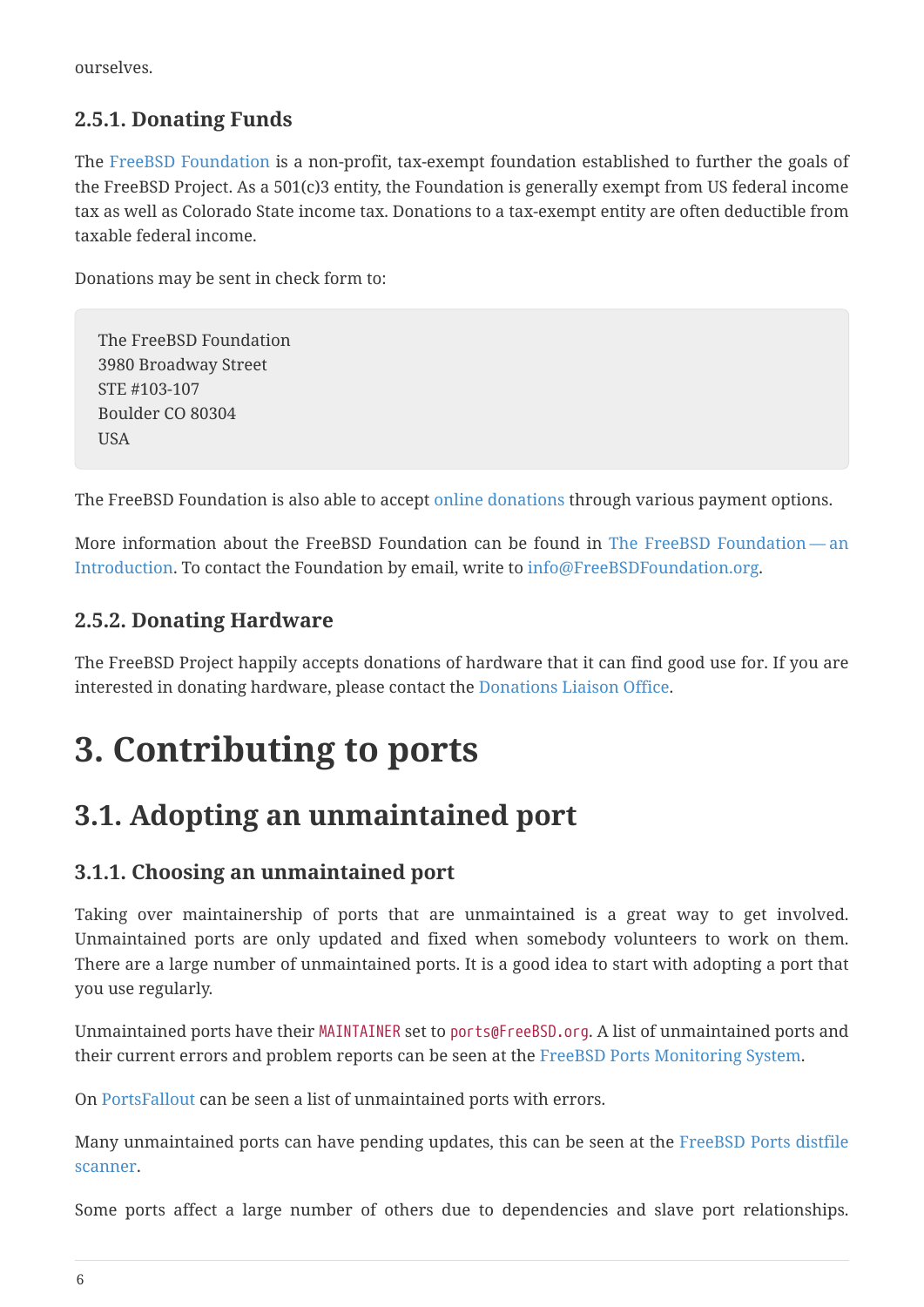Generally, we want people to have some experience before they maintain such ports.

You can find out whether or not a port has dependencies or slave ports by looking at a master index of ports called INDEX. (The name of the file varies by release of FreeBSD; for instance, INDEX-8.) Some ports have conditional dependencies that are not included in a default INDEX build. We expect you to be able to recognize such ports by looking through other ports' Makefile's.



The FreeBSD Ports Monitoring System (portsmon) is currently not working due to latest Python updates.

#### **3.1.2. How to adopt the port**

First make sure you understand your [The challenge for port maintainers](#page-6-0). Also read the [Porter's](https://docs.freebsd.org/en/books/porters-handbook/) [Handbook](https://docs.freebsd.org/en/books/porters-handbook/). *Please do not commit yourself to more than you feel you can comfortably handle.*

You may request maintainership of any unmaintained port as soon as you wish. Simply set MAINTAINER to your own email address and send a PR (Problem Report) with the change. If the port has build errors or needs updating, you may wish to include any other changes in the same PR. This will help because many committers are less willing to assign maintainership to someone who does not have a known track record with FreeBSD. Submitting PRs that fix build errors or update ports are the best ways to establish one.

File your PR with category ports and class change-request. A committer will examine your PR, commit the changes, and finally close the PR. Sometimes this process can take a little while (committers are volunteers, too :).

### <span id="page-6-0"></span>**3.2. The challenge for port maintainers**

This section will give you an idea of why ports need to be maintained and outline the responsibilities of a port maintainer.

#### **3.2.1. Why ports require maintenance**

Creating a port is a once-off task. Ensuring that a port is up to date and continues to build and run requires an ongoing maintenance effort. Maintainers are the people who dedicate some of their time to meeting these goals.

The foremost reason ports need maintenance is to bring the latest and greatest in third party software to the FreeBSD community. An additional challenge is to keep individual ports working within the Ports Collection framework as it evolves.

As a maintainer, you will need to manage the following challenges:

- **New software versions and updates.** New versions and updates of existing ported software become available all the time, and these need to be incorporated into the Ports Collection in order to provide up-to-date software.
- **Changes to dependencies.** If significant changes are made to the dependencies of your port, it may need to be updated so that it will continue to work correctly.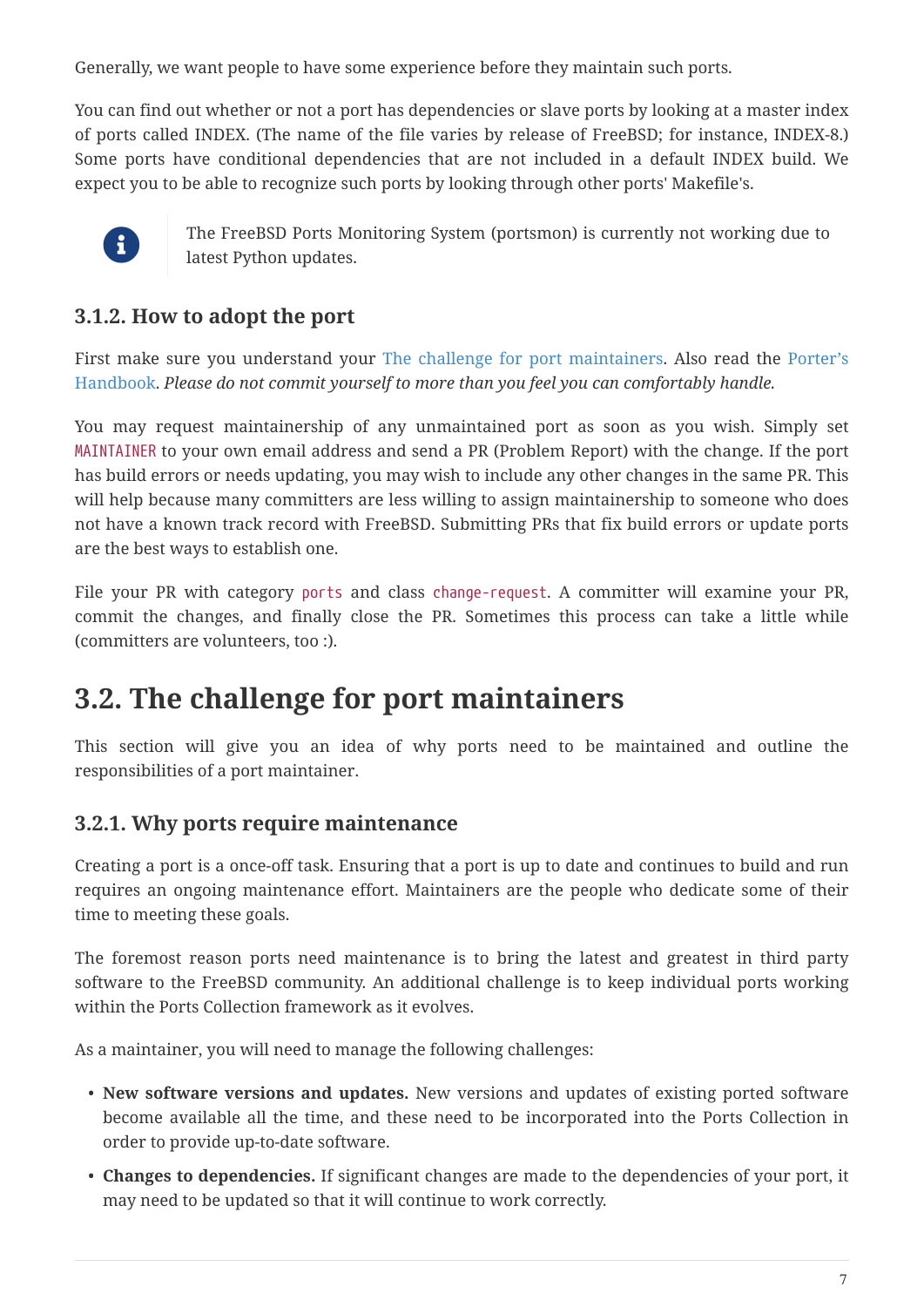- **Changes affecting dependent ports.** If other ports depend on a port that you maintain, changes to your port may require coordination with other maintainers.
- **Interaction with other users, maintainers and developers.** Part of being a maintainer is taking on a support role. You are not expected to provide general support (but we welcome it if you choose to do so). What you should provide is a point of coordination for FreeBSD-specific issues regarding your ports.
- **Bug hunting.** A port may be affected by bugs which are specific to FreeBSD. You will need to investigate, find, and fix these bugs when they are reported. Thoroughly testing a port to identify problems before they make their way into the Ports Collection is even better.
- **Changes to ports infrastructure and policy.** Occasionally the systems that are used to build ports and packages are updated or a new recommendation affecting the infrastructure is made. You should be aware of these changes in case your ports are affected and require updating.
- **Changes to the base system.** FreeBSD is under constant development. Changes to software, libraries, the kernel or even policy changes can cause flow-on change requirements to ports.

#### **3.2.2. Maintainer responsibilities**

#### **3.2.2.1. Keep your ports up to date**

This section outlines the process to follow to keep your ports up to date.

This is an overview. More information about upgrading a port is available in the [Porter's](https://docs.freebsd.org/en/books/porters-handbook/) [Handbook](https://docs.freebsd.org/en/books/porters-handbook/).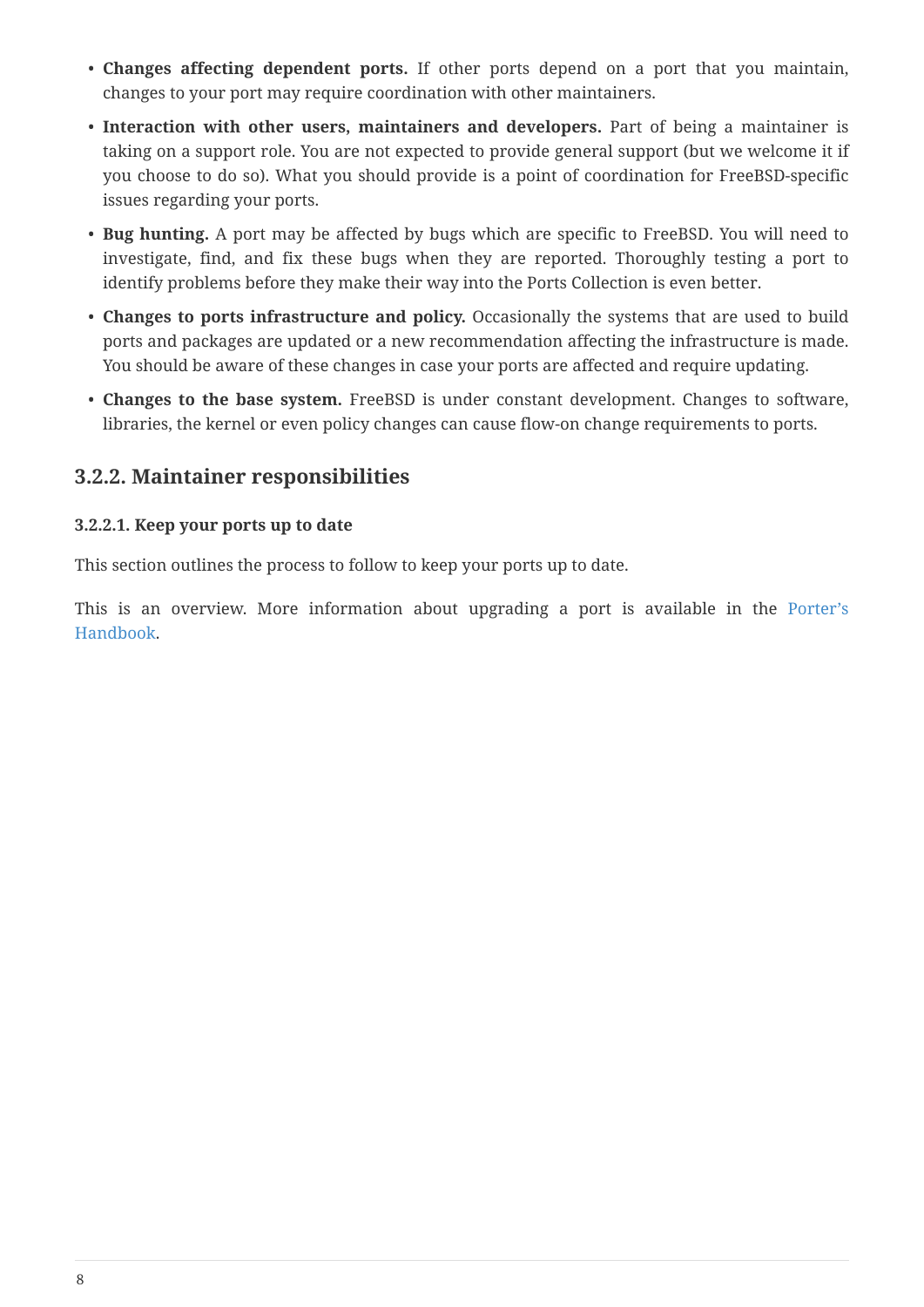#### 1. Watch for updates

Monitor the upstream vendor for new versions, updates and security fixes for the software. Announcement mailing lists or news web pages are useful for doing this. Sometimes users will contact you and ask when your port will be updated. If you are busy with other things or for any reason just cannot update it at the moment, ask if they will help you by submitting an update.

You may also receive automated email from the FreeBSD Ports Version Check informing you that a newer version of your port's distfile is available. More information about that system (including how to stop future emails) will be provided in the message.

2. Incorporate changes

When they become available, incorporate the changes into the port. You need to be able to generate a patch between the original port and your updated port.

3. Review and test

Thoroughly review and test your changes:

- Build, install and test your port on as many platforms and architectures as you can. It is common for a port to work on one branch or platform and fail on another.
- Make sure your port's dependencies are complete. The recommended way of doing this is by installing your own ports tinderbox. See [Resources for ports maintainers and](#page-13-0) [contributors](#page-13-0) for more information.
- Check that the packing list is up to date. This involves adding in any new files and directories and removing unused entries.
- Verify your port using [portlint\(1\)](https://www.freebsd.org/cgi/man.cgi?query=portlint&sektion=1&format=html) as a guide. See [Resources for ports maintainers and](#page-13-0) [contributors](#page-13-0) for important information about using portlint.
- Consider whether changes to your port might cause any other ports to break. If this is the case, coordinate the changes with the maintainers of those ports. This is especially important if your update changes the shared library version; in this case, at the very least, the dependent ports will need to get a PORTREVISION bump so that they will automatically be upgraded by automated tools such as portmaster or [portupgrade\(1\)](https://www.freebsd.org/cgi/man.cgi?query=portupgrade&sektion=1&format=html).
- 4. Submit changes

Send your update by submitting a PR with an explanation of the changes and a patch containing the differences between the original port and the updated one. Please refer to [Writing FreeBSD Problem Reports](https://docs.freebsd.org/en/articles/problem-reports/) for information on how to write a really good PR.



Please do not submit a  $\text{share}(1)$  archive of the entire port; instead, use [git](https://www.freebsd.org/cgi/man.cgi?query=git-format-patch&sektion=1&format=html)format-patch $(1)$  or diff $(1)$  -ruN. In this way, committers can much more easily see exactly what changes are being made. The Porter's Handbook section on [Upgrading](https://docs.freebsd.org/en/books/porters-handbook/#port-upgrading) has more information.

5. Wait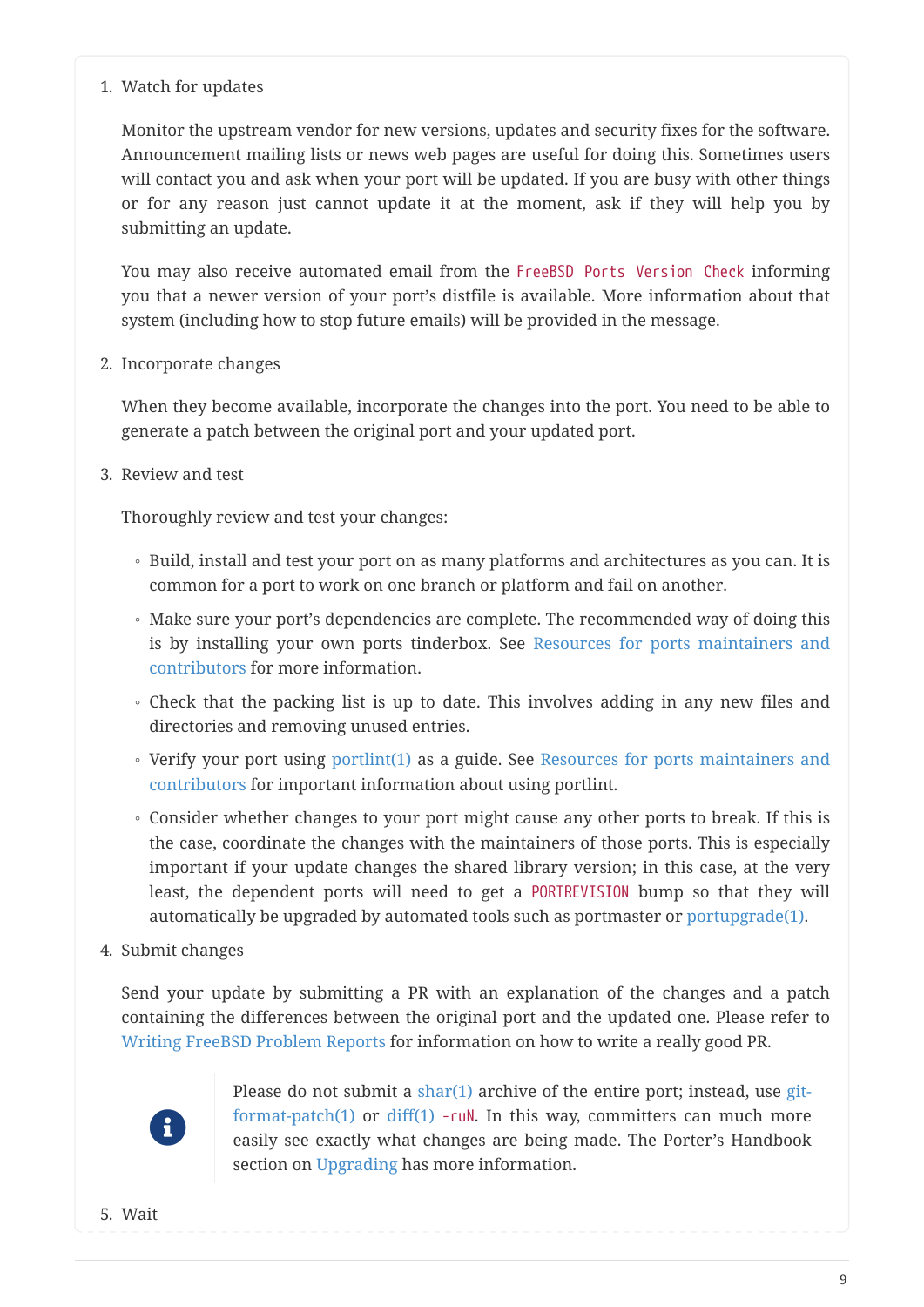At some stage a committer will deal with your PR. It may take minutes, or it may take one or two weeks - so please be patient. If it takes any longer, please seek for help on mailing lists [\(FreeBSD ports mailing list](https://lists.FreeBSD.org/subscription/freebsd-ports)), IRC: #bsdports on EFNet or #freebsd-ports on Libera for example.

6. Give feedback

If a committer finds a problem with your changes, they will most likely refer it back to you. A prompt response will help get your PR committed faster, and is better for maintaining a thread of conversation when trying to resolve any problems.

7. And Finally

Your changes will be committed and your port will have been updated. The PR will then be closed by the committer. That's it!

#### **3.2.2.2. Ensure your ports continue to build correctly**

This section is about discovering and fixing problems that stop your ports from building correctly.

FreeBSD only guarantees that the Ports Collection works on the -STABLE branches. In theory, you should be able to get by with running the latest release of each stable branch (since the ABIs are not supposed to change) but if you can run the branch, that is even better.

Since the majority of FreeBSD installations run on PC-compatible machines (what is termed the i386 architecture), we expect you to keep the port working on that architecture. We prefer that ports also work on the amd64 architecture running native. It is completely fair to ask for help if you do not have one of these machines.



The usual failure modes for non-x86 machines are that the original programmers assumed that, for instance, pointers are int-s, or that a relatively lax older gcc compiler was being used. More and more, application authors are reworking their code to remove these assumptions - but if the author is not actively maintaining their code, you may need to do this yourself.

These are the tasks you need to perform to ensure your port is able to be built: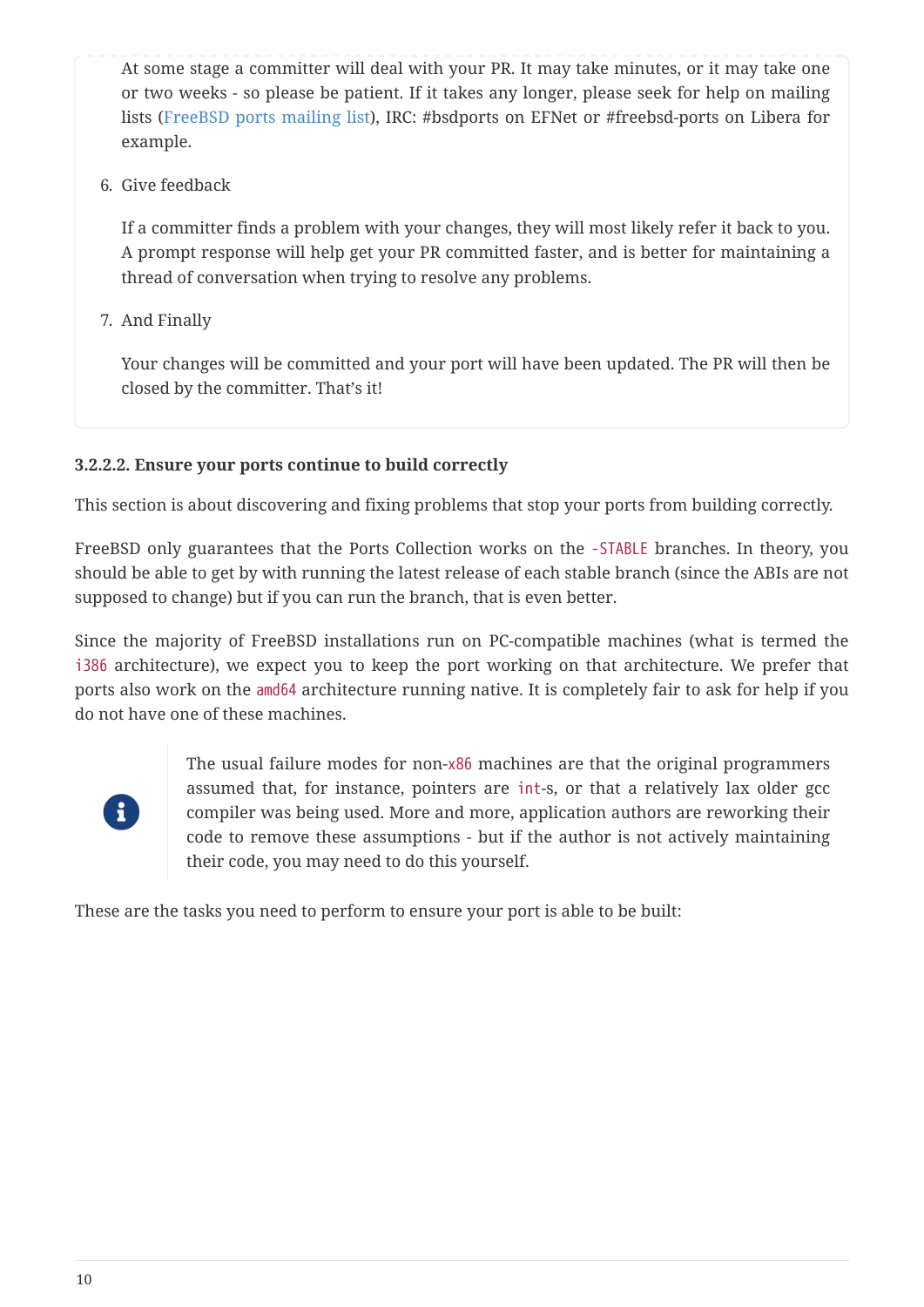#### 1. Watch for build failures

Check your mail for mail from pkg-fallout@FreeBSD.org and the [distfiles scanner](http://portscout.FreeBSD.org) to see if any of the port which are failing to build are out of date.

2. Collect information

Once you are aware of a problem, collect information to help you fix it. Build errors reported by pkg-fallout are accompanied by logs which will show you where the build failed. If the failure was reported to you by a user, ask them to send you information which may help in diagnosing the problem, such as:

- Build logs
- The commands and options used to build the port (including options set in /etc/make.conf)
- A list of packages installed on their system as shown by [pkg-info\(8\)](https://www.freebsd.org/cgi/man.cgi?query=pkg-info&sektion=8&format=html)
- The version of FreeBSD they are running as shown by [uname\(1\)](https://www.freebsd.org/cgi/man.cgi?query=uname&sektion=1&format=html) -a
- When their ports collection was last updated
- When their ports tree and INDEX was last updated
- 3. Investigate and find a solution

Unfortunately there is no straightforward process to follow to do this. Remember, though: if you are stuck, ask for help! The [FreeBSD ports mailing list](https://lists.FreeBSD.org/subscription/freebsd-ports) is a good place to start, and the upstream developers are often very helpful.

4. Submit changes

Just as with updating a port, you should now incorporate changes, review and test, submit your changes in a PR, and provide feedback if required.

5. Send patches to upstream authors

In some cases, you will have to make patches to the port to make it run on FreeBSD. Some (but not all) upstream authors will accept such patches back into their code for the next release. If so, this may even help their users on other BSD-based systems as well and perhaps save duplicated effort. Please consider sending any applicable patches to the authors as a courtesy.

#### **3.2.2.3. Investigate bug reports and PRs related to your port**

This section is about discovering and fixing bugs.

FreeBSD-specific bugs are generally caused by assumptions about the build and runtime environments that do not apply to FreeBSD. You are less likely to encounter a problem of this type, but it can be more subtle and difficult to diagnose.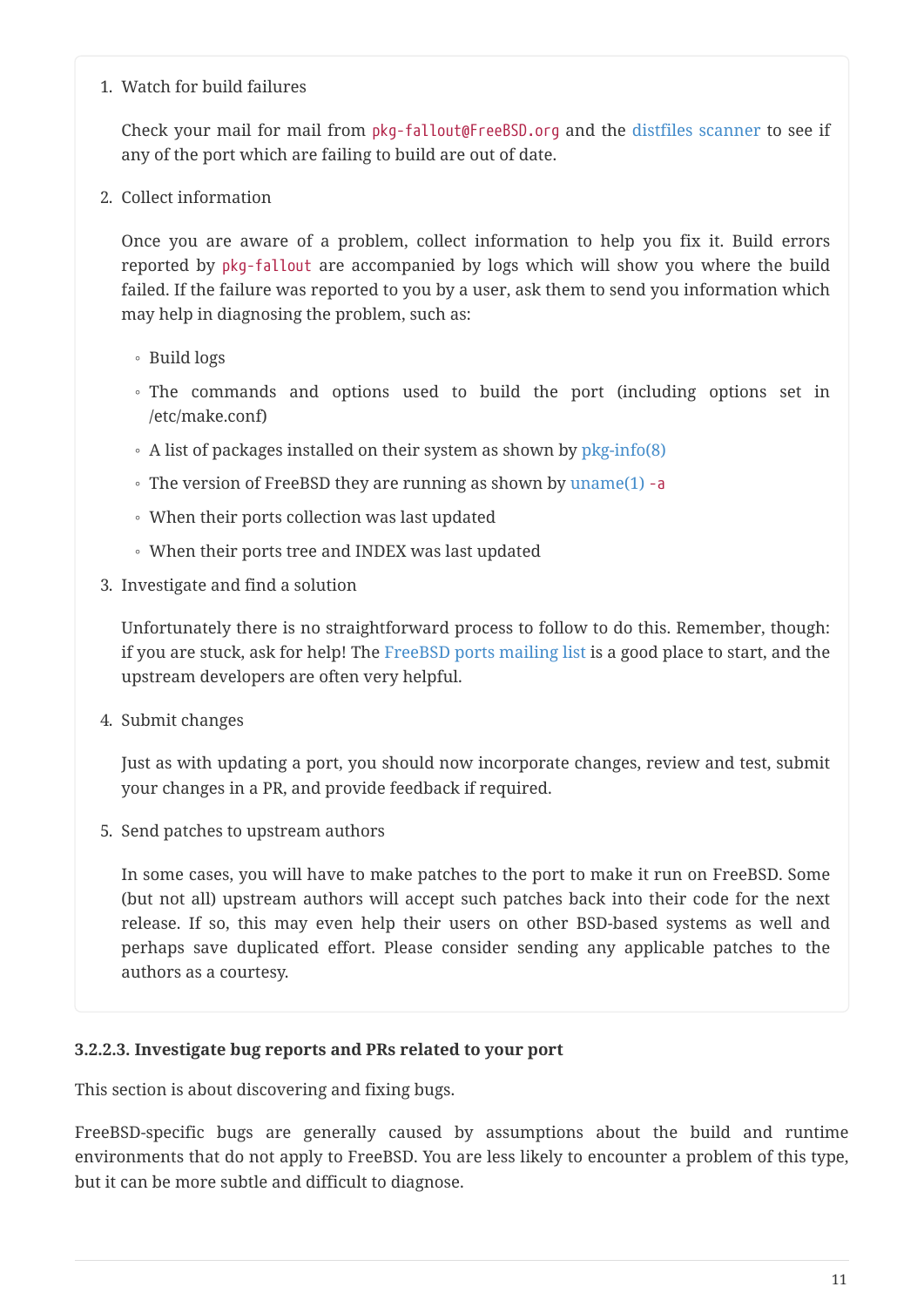1. Respond to bug reports

Bugs may be reported to you through email via the [Problem Report database.](https://bugs.FreeBSD.org/search/) Bugs may also be reported directly to you by users.

You should respond to PRs and other reports within 14 days, but please try not to take that long. Try to respond as soon as possible, even if it is just to say you need some more time before you can work on the PR.

If you have not responded after 14 days, any committer may commit from a PR that you have not responded to via a maintainer-timeout.

2. Collect information

If the person reporting the bug has not also provided a fix, you need to collect the information that will allow you to generate one.

If the bug is reproducible, you can collect most of the required information yourself. If not, ask the person who reported the bug to collect the information for you, such as:

- A detailed description of their actions, expected program behavior and actual behavior
- Copies of input data used to trigger the bug
- Information about their build and execution environment for example, a list of installed packages and the output of  $env(1)$
- Core dumps
- Stack traces
- 3. Eliminate incorrect reports

Some bug reports may be incorrect. For example, the user may have simply misused the program; or their installed packages may be out of date and require updating. Sometimes a reported bug is not specific to FreeBSD. In this case report the bug to the upstream developers. If the bug is within your capabilities to fix, you can also patch the port so that the fix is applied before the next upstream release.

4. Find a solution

As with build errors, you will need to sort out a fix to the problem. Again, remember to ask if you are stuck!

5. Submit or approve changes

Just as with updating a port, you should now incorporate changes, review and test, and submit your changes in a PR (or send a follow-up if a PR already exists for the problem). If another user has submitted changes in the PR, you can also send a follow-up saying whether or not you approve the changes.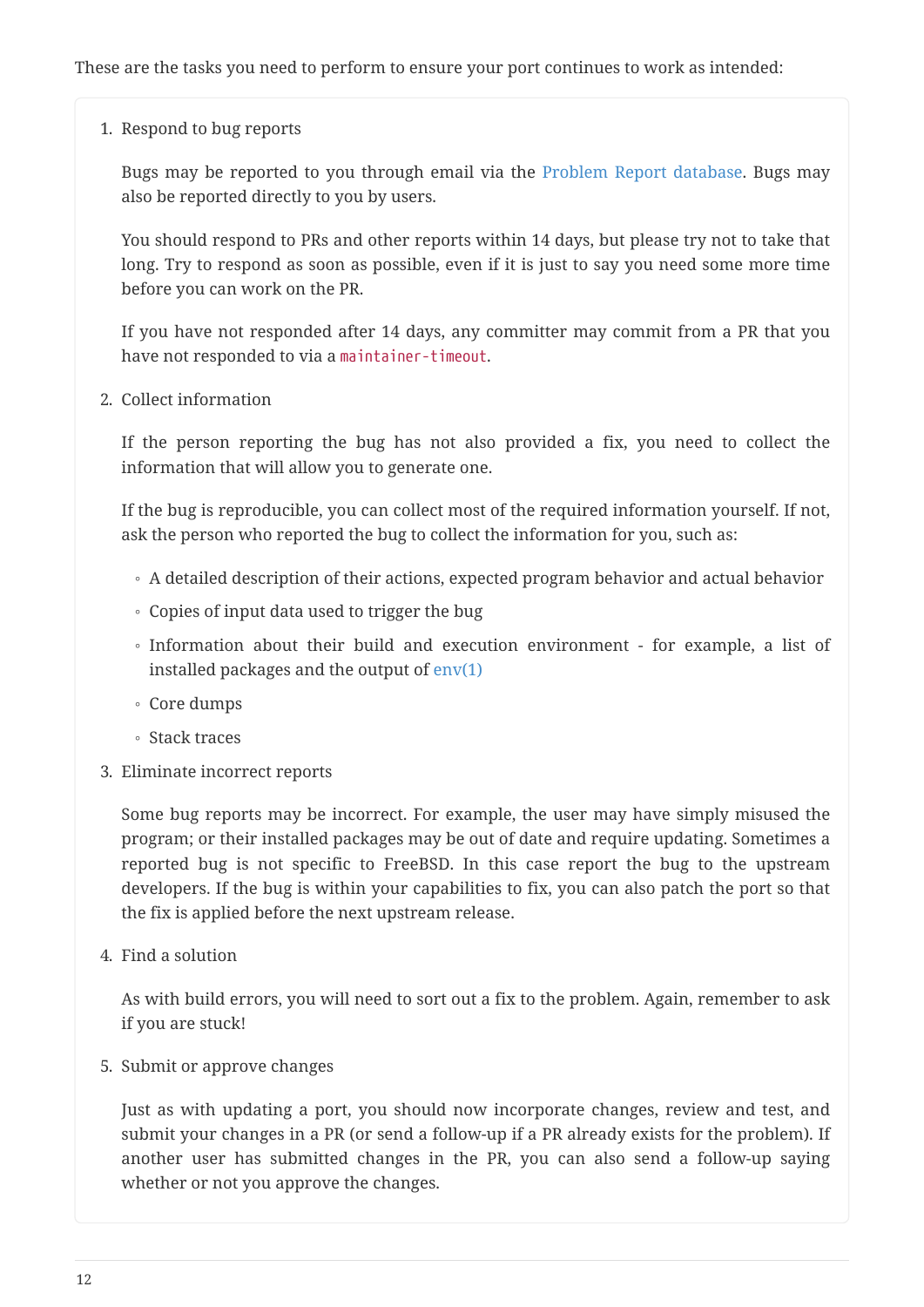#### **3.2.2.4. Providing support**

Part of being a maintainer is providing support - not for the software in general - but for the port and any FreeBSD-specific quirks and problems. Users may contact you with questions, suggestions, problems and patches. Most of the time their correspondence will be specific to FreeBSD.

Occasionally you may have to invoke your skills in diplomacy, and kindly point users seeking general support to the appropriate resources. Less frequently you will encounter a person asking why the RPMS are not up to date or how can they get the software to run under Foo Linux. Take the opportunity to tell them that your port is up to date (if it is, of course!), and suggest that they try FreeBSD.

Sometimes users and developers will decide that you are a busy person whose time is valuable and do some of the work for you. For example, they might:

- submit a PR or send you patches to update your port,
- investigate and perhaps provide a fix to a PR, or
- otherwise submit changes to your port.

In these cases your main obligation is to respond in a timely manner. Again, the timeout for nonresponsive maintainers is 14 days. After this period changes may be committed unapproved. They have taken the trouble to do this for you; so please try to at least respond promptly. Then review, approve, modify or discuss their changes with them as soon as possible.

If you can make them feel that their contribution is appreciated (and it should be) you will have a better chance persuading them to do more things for you in the future :-).

### <span id="page-12-0"></span>**3.3. Finding and fixing a broken port**

There are some really good places to find a port that needs some attention.

You can use the [web interface](https://bugs.freebsd.org/search) to the Problem Report database to search through and view unresolved PRs. The majority of ports PRs are updates, but with a little searching and skimming over synopses you should be able to find something interesting to work on (the sw-bug class is a good place to start).

The other place is the [FreeBSD Ports Monitoring System.](http://portsmon.FreeBSD.org/) In particular look for unmaintained ports with build errors and ports that are marked BROKEN.

[PortsFallout](https://portsfallout.com/) shows port issues gathered from the FreeBSD package building.

It is OK to send changes for a maintained port as well, but remember to ask the maintainer in case they are already working on the problem.

Once you have found a bug or problem, collect information, investigate and fix! If there is an existing PR, follow up to that. Otherwise create a new PR. Your changes will be reviewed and, if everything checks out, committed.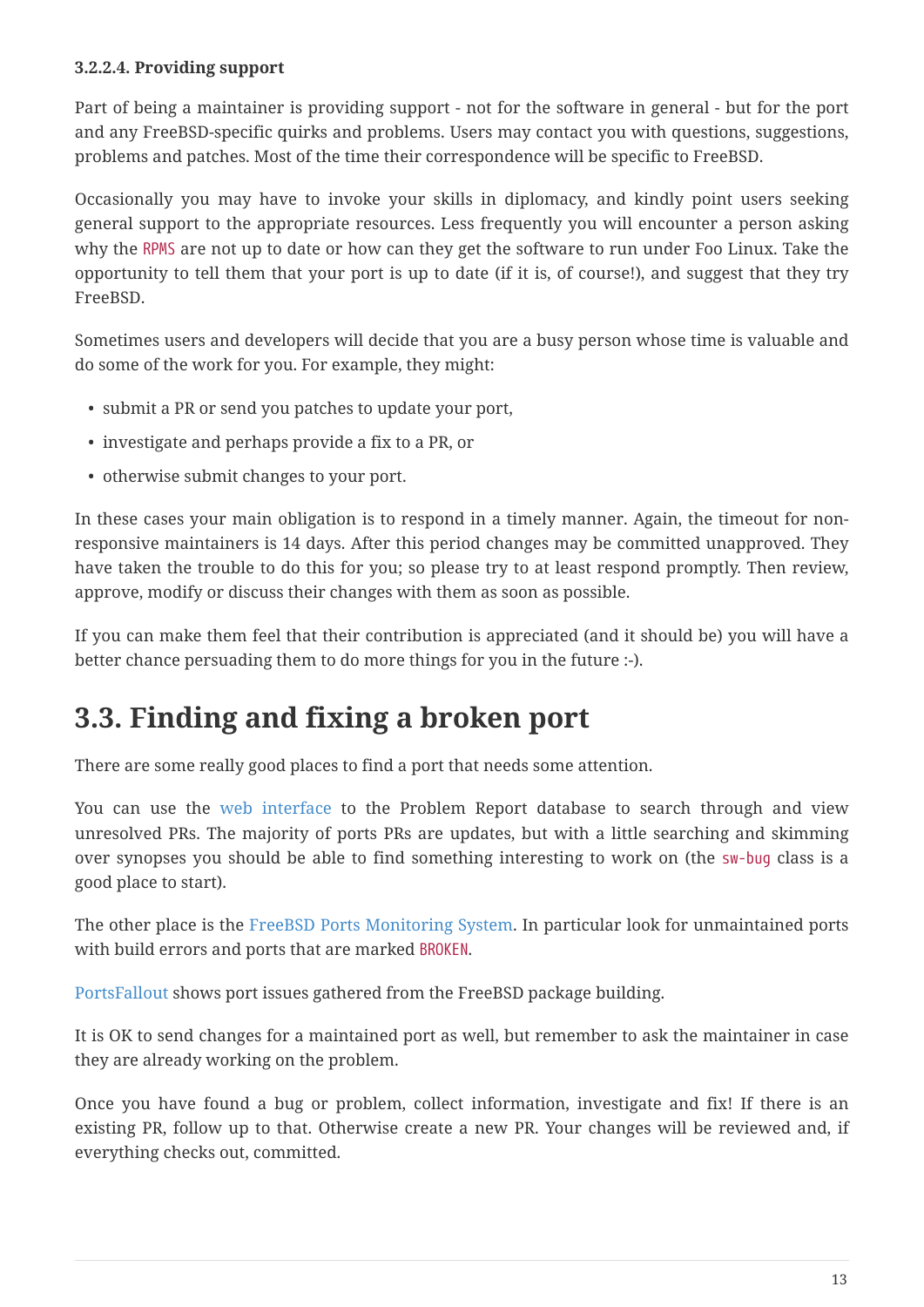

The FreeBSD Ports Monitoring System (portsmon) is currently not working due to latest Python updates.

### **3.4. When to call it quits**

As your interests and commitments change, you may find that you no longer have time to continue some (or all) of your ports contributions. That is fine! Please let us know if you are no longer using a port or have otherwise lost time or interest in being a maintainer. In this way we can go ahead and allow other people to try to work on existing problems with the port without waiting for your response. Remember, FreeBSD is a volunteer project, so if maintaining a port is no fun any more, it is probably time to let someone else do it!

In any case, the Ports Management Team (portmgr) reserves the right to reset your maintainership if you have not actively maintained your port in some time. (Currently, this is set to 3 months.) By this, we mean that there are unresolved problems or pending updates that have not been worked on during that time.

### <span id="page-13-0"></span>**3.5. Resources for ports maintainers and contributors**

The [Porter's Handbook](https://docs.freebsd.org/en/books/porters-handbook/) is your hitchhiker's guide to the ports system. Keep it handy!

[Writing FreeBSD Problem Reports](https://docs.freebsd.org/en/articles/problem-reports/) describes how to best formulate and submit a PR. In 2005 more than eleven thousand ports PRs were submitted! Following this article will greatly assist us in reducing the time needed to handle your PRs.

The [Problem Report database.](https://bugs.freebsd.org/bugzilla/query.cgi)

The [FreeBSD Ports Monitoring System \(portsmon\)](http://portsmon.FreeBSD.org/) can show you cross-referenced information about ports such as build errors and problem reports. If you are a maintainer you can use it to check on the build status of your ports. As a contributor you can use it to find broken and unmaintained ports that need to be fixed.

The [FreeBSD Ports distfile scanner \(portscout\)](http://portscout.FreeBSD.org) can show you ports for which the distfiles are not fetchable. You can check on your own ports or use it to find ports that need their MASTER\_SITES updated.

[ports-mgmt/poudriere](https://cgit.freebsd.org/ports/tree/ports-mgmt/poudriere/pkg-descr) is the most thorough way to test a port through the entire cycle of installation, packaging, and deinstallation. Documentation is located at the [poudriere github](https://github.com/freebsd/poudriere) [repository](https://github.com/freebsd/poudriere)

[portlint\(1\)](https://www.freebsd.org/cgi/man.cgi?query=portlint&sektion=1&format=html) is an application which can be used to verify that your port conforms to many important stylistic and functional guidelines. portlint is a simple heuristic application, so you should use it *only as a guide*. If portlint suggests changes which seem unreasonable, consult the [Porter's](https://docs.freebsd.org/en/books/porters-handbook/) [Handbook](https://docs.freebsd.org/en/books/porters-handbook/) or ask for advice.

The [FreeBSD ports mailing list](https://lists.FreeBSD.org/subscription/freebsd-ports) is for general ports-related discussion. It is a good place to ask for help. You can [subscribe, or read and search the list archives](https://lists.freebsd.org/). Reading the archives of the [FreeBSD](https://lists.FreeBSD.org/subscription/freebsd-ports-bugs) [ports bugs mailing list](https://lists.FreeBSD.org/subscription/freebsd-ports-bugs) and the [SVN commit messages for the ports tree for head/](https://lists.FreeBSD.org/pipermail/svn-ports-head) may also be of